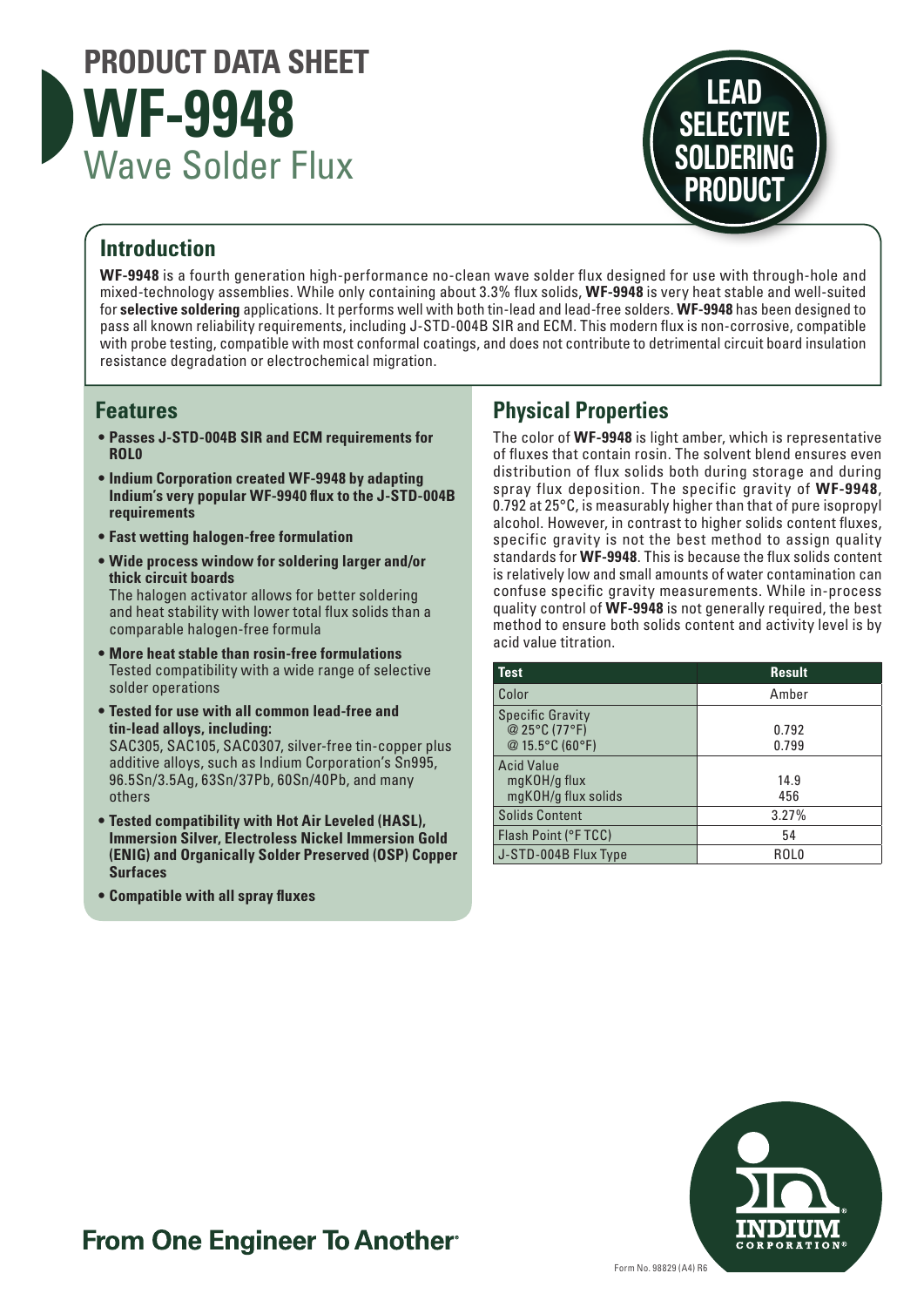# **PRODUCT DATA SHEET WF-9948 Wave Solder Flux**

# **Test Data**

## **Copper Mirror**

The J-STD-004 copper mirror test is performed per IPC-TM-650 method 2.3.32. To be classified as an "L" type flux, there should be no complete removal of the mirror surface. **WF-9948** shows no complete removal of the copper mirror and, therefore, is classified as a ROL0.



# **Copper Corrosion**

Copper corrosion is tested per IPC-TM-650 method 2.6.15. This test gives an indication of any visible reactions that take place between the flux residue after soldering and copper surface finishes. In particular, green copper corrosion should not be seen.





# **Surface Insulation Resistance (SIR)**

The Surface Insulation Resistance test is performed per IPC-TM-650 Method 2.6.3.7, using boards prepared per IPC-TM-650 method 2.6.3.3. All boards soldered with **WF-9948** pass the requirements of having exhibited no dendritic growth, no visible corrosion, and a minimum insulation resistance of 100 megaohms (1  $\times$  10<sup>8</sup>). The values shown on the two adjacent graphs show the number of Ohms times ten to the power of the vertical axis.



The IPC-TM-650 SIR is a seven-day test and gives a general idea of the effect of the flux residue on the electrical properties of the surface of the circuit board.

# **Electromigration (ECM)**

The electromigration test is performed to IPC-TM-650 method 2.6.14.1 with boards prepared using IPC-TM-650 method 2.6.3.3. The test conditions for this test are 496 hours at  $65^{\circ}$ C  $\pm$  2°C and 88.5%  $\pm$  3.5% RH. To pass this test, there should be no visible corrosion and no dendritic growth that decreases line spacing by more than 20%. In addition, the insulation resistance should

| <b>J-STD-004B SIR Minimum Values</b> |                       |              |  |  |
|--------------------------------------|-----------------------|--------------|--|--|
|                                      | <b>Minimum Values</b> |              |  |  |
|                                      | <b>Initial</b>        | <b>Final</b> |  |  |
| Pattern Up Mean                      | $1.22E+12$            | $1.56E+12$   |  |  |
| <b>Pattern Down Mean</b>             | $9.50E + 12$          | $3.05E+12$   |  |  |
| <b>Controls Mean</b>                 | $7.60E+13$            | $1.58E + 13$ |  |  |

not drop more than one order of magnitude after the first 96-hour stabilization period when a bias voltage is applied.



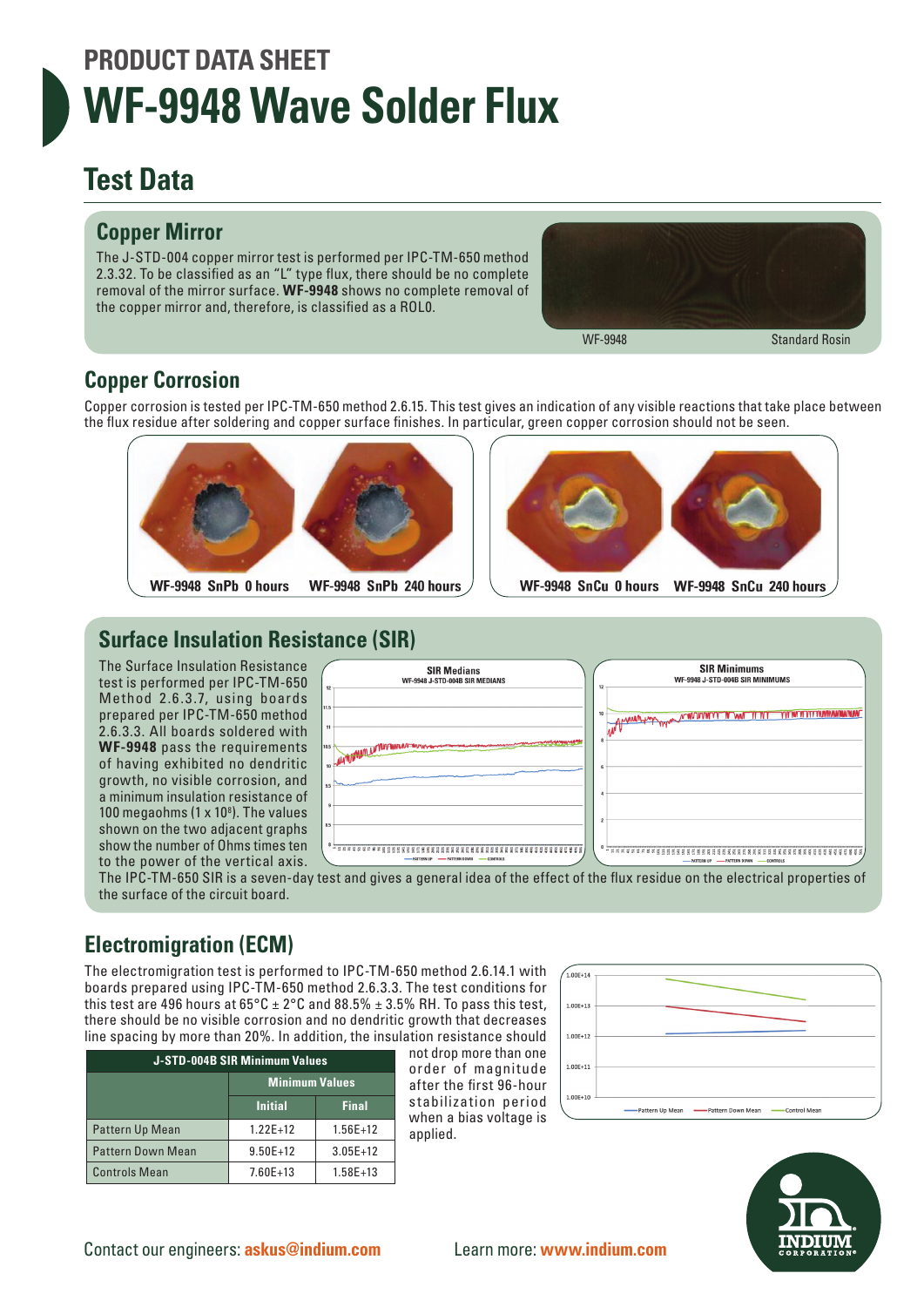# **PRODUCT DATA SHEET WF-9948 Wave Solder Flux**

# **Performance and Process Data**

#### **Hole Fill**



Indium Corporation uses several of its own tests, based on IPC workmanship standards, for determining hole fill. Depending on the design criteria for the flux, Indium Corporation uses holes of varying sizes and circuit board finishes. However, we always look for 100% hole fill, even though the IPC recognizes that a smaller degree of hole fill is acceptable for its workmanship standards. Testing is typically performed with both lead-free (Indium Corporation's Sn995 alloy) and tin-lead (63Sn/37Pb) solders.

| <b>Soldering Performance*</b>                      |                |             |  |  |  |
|----------------------------------------------------|----------------|-------------|--|--|--|
|                                                    | <b>Pb-Free</b> | <b>SnPb</b> |  |  |  |
| 100% PTH Fill Yield                                | $97%+$         | 99%         |  |  |  |
| *0.062-inch Indium test board 7-20mil diameter PTH |                |             |  |  |  |
| <b>Soldering Performance**</b>                     |                |             |  |  |  |
|                                                    | <b>Pb-Free</b> | <b>SnPb</b> |  |  |  |
| 100% PTH Fill Yield                                | $92%+$         | $97%+$      |  |  |  |
| <b>**^ ^^^ '</b> L. L. P.   L.  L. 7   1    DTH    |                |             |  |  |  |

\*\*0.093-inch Indium test board 7–20mil diameter PTH

# **Probe Testability**

Indium Corporation tests its wave soldering fluxes using a test method based on IPC-9252, employing a 5.5-ounce chisel test probe. This method measures the electrical resistance encountered by the test probe as a result of the presence of flux residue.



# **Process Recommendations**

Indium Corporation tests all of its wave soldering fluxes on its own wave soldering machine prior to making them available to the market.

| <b>Flux</b>                                                 |             | <b>Preheat Temp</b>   | <b>Preheat</b> |                | <b>Contact</b>       |                  |
|-------------------------------------------------------------|-------------|-----------------------|----------------|----------------|----------------------|------------------|
| <b>Deposition</b><br>Rate<br>$\mu$ g/in <sup>2</sup> solids | Top<br>(°C) | <b>Bottom</b><br>(°C) | Time<br>(sec)  | <b>Alloy</b>   | <b>Time</b><br>(sec) | Pot Temp<br>(°C) |
| $500 - 1,000$                                               | $70 - 110$  | $90 - 120$            | $50 - 75$      | SnPb           | $1.5 - 2.0$          | $250 - 260$      |
| $1,000 - 2,000$                                             | $85 - 120$  | $85 - 125$            | $50 - 75$      | <b>Pb-Free</b> | $3 - 5$              | $265 - 270$      |

**62mil-thick Circuit Board Process Recommendations**

# **Shelf Life**

The shelf life for this product is 2 years in an unopened container stored at less than 32.2°C (90°F). Shelf life for an opened container will vary depending on storage conditions, including open time, temperature, and humidity. For longest shelf life of an opened container, replace cap to reduce alcohol evaporation and store in a cool, dry environment.



## **Residue Removal Recommendations**

All of Indium Corporation's no-clean fluxes, including this formula, are designed to be electrically safe under normal consumer electronic and telecommunication operating conditions. Unless otherwise specified, electrically safe means that the post soldering residues pass J-STD-004B SIR and ECM testing. However, it is understood that some customers desire to remove residues for cosmetic reasons, improved in-circuit testing, improved compatibility with specific conformal coatings, or where the operating parameters of the circuit board may be in extreme conditions for a prolonged period.

If the removal of no-clean flux residues is desired, most commercially available cleaning agents will be effective. Indium Corporation's Technical Support Engineers work closely with cleaning agent vendors and have confirmed flux residue removal capabilities from several vendors using their recommended products and parameters. It is unlikely that users of Indium Corporation's no-clean products will need to change their current residue removal materials and parameters from those currently used. However, when establishing a new process or desiring confirmation of process recommendations, please contact Indium Corporation's Technical Support staff for assistance.